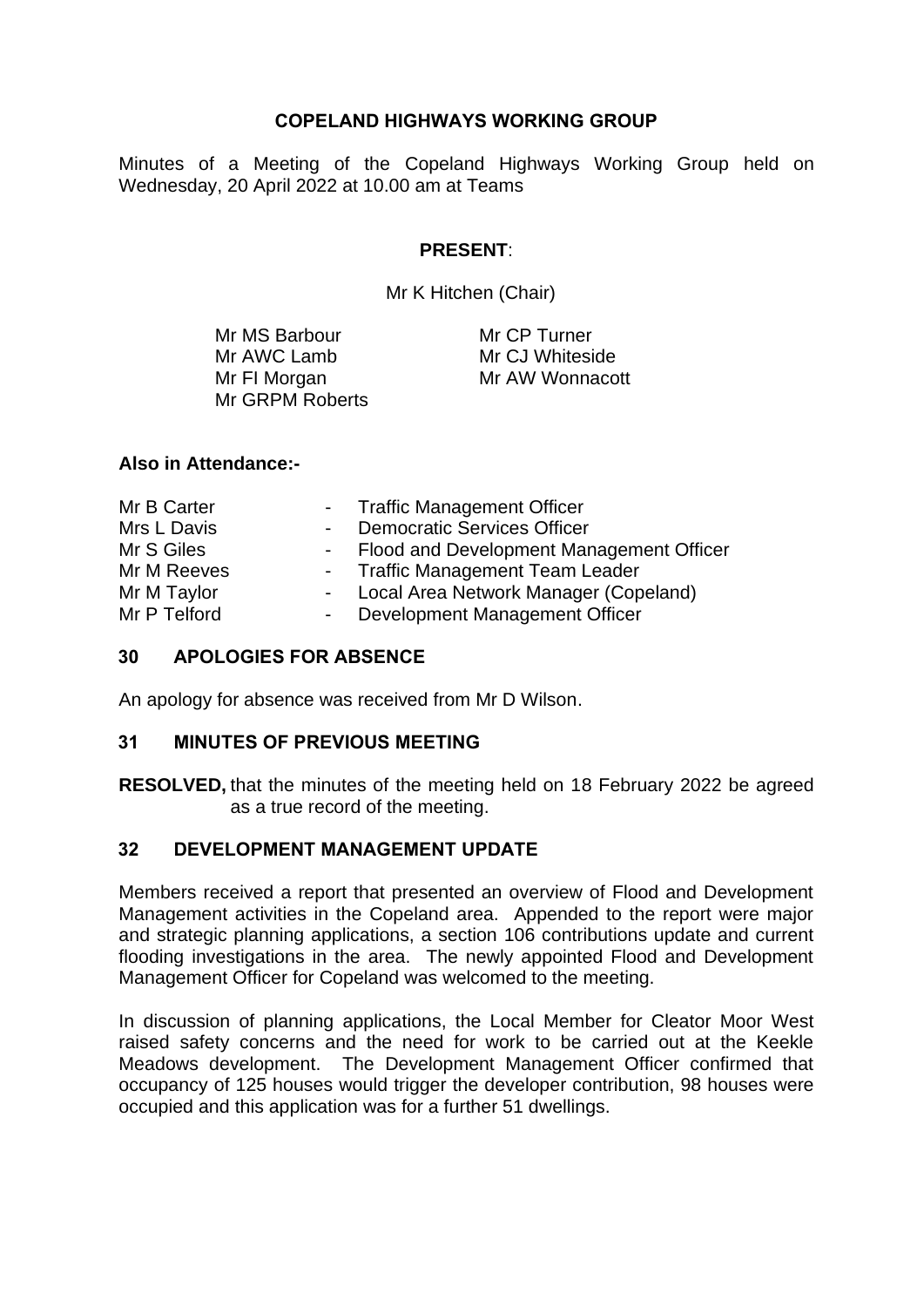The Local Member for Bransty raised major concerns in relation to the proposed development of 23 residential dwellings on land at Harras Road, as there were existing flooding issues, access problems and overcrowding and requested a site visit take place and the invite to this be extended to residents.

The Local Member for Egremont North and St Bees requested an update and careful review on the application for 3 dwellings on Nethertown Road, St Bees. The Development Management Officer reported that from a highway and lead local flood authority perspective there were no concerns around this development.

In answer to a question from the Local Member for Cleator Moor East and Frizington, the Development Manager Officer confirmed that no consultation had taken place with the County Council for a visitor centre and the reintroduction of beavers in the Ennerdale Valley.

The Section 106 contributions for Copeland were outlined. The Flood and Development Management Officer agreed to provide further more detailed information at future meetings on these.

**RESOLVED,** that the report be noted.

## **33 LOCAL AREA NETWORK MANAGER'S REPORT**

The Local Area Network Manager presented a report updating members on Highway Network matters following the last group meeting in February. The Local Area Network Manager took members through the report, detailing:-

- Works Programme 2022/23
- Countryside Access Update
- A595 Liaison Group
- Revenue Pothole Budget

Members were informed that the breakdown of the proposed schemes for the next financial year was attached to the report at Appendix 1 following confirmation of the NPRN Devolved budget. Appendix 1 also included the proposed schemes for the PRN network and the DFT Pothole budget.

Members received a countryside access update and noted that the team, working with the Local Member for Gosforth, had assessed a footbridge close to Beckermet with a view of it being refurbished as an Environment Funded scheme but had determined that the timescales were too tight to deliver within the current financial year.

At the Local Committee meeting on the 22nd of March 2022, the Local Member for Egremont North and St Bees had expressed concerns over the list of proposed schemes laid out by National Highways at the A595 Liaison Group meeting in March. It was noted that National Highways had put their list of preferred schemes in writing which had been circulated to members. The Local Member for Egremont North and St Bees noted the latest discussion with National Highways,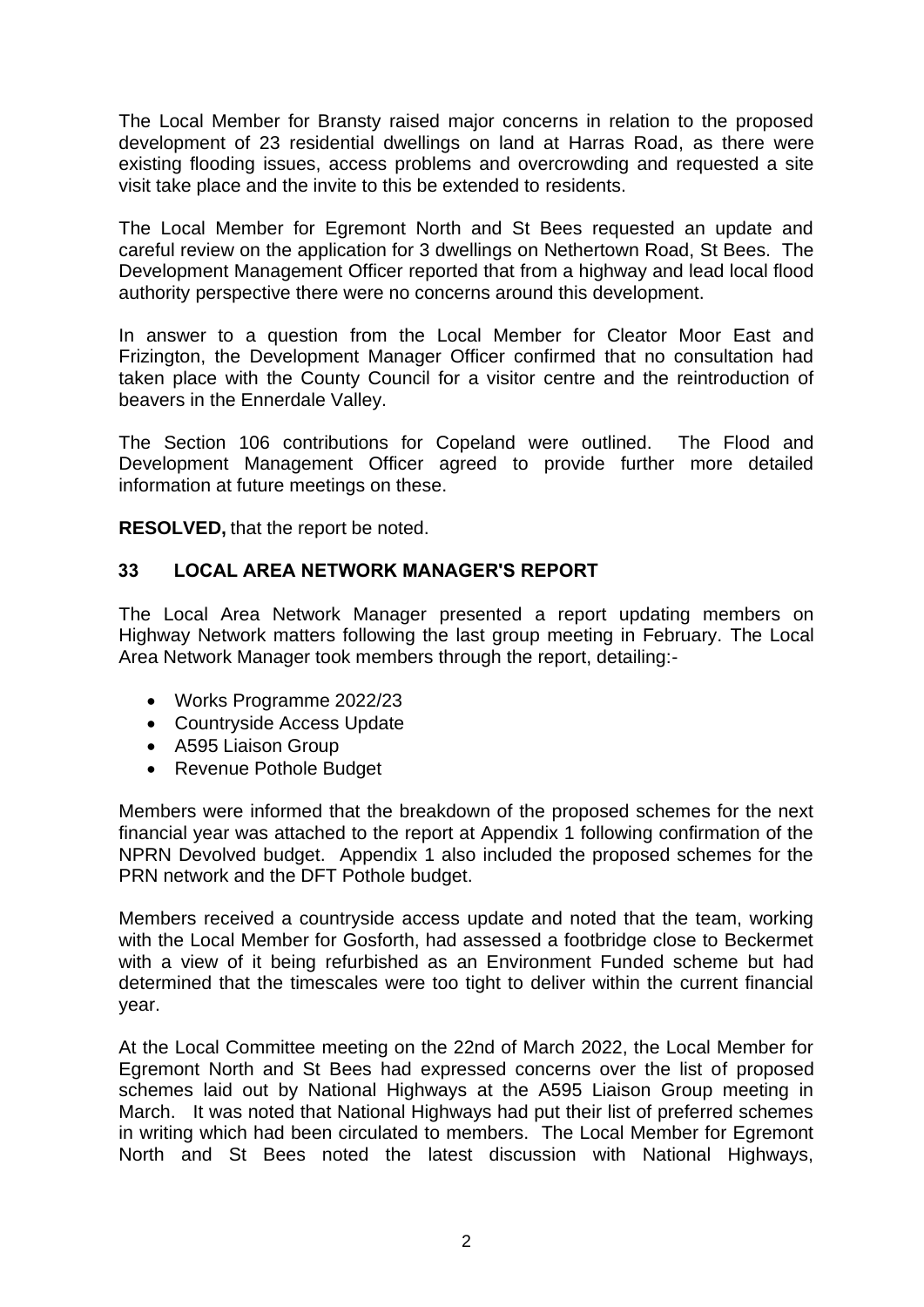acknowledging that a number of potentially very beneficial projects to improve the road were discussed but felt that there was a complete absence of any firm delivery dates or confirmation that funding was available even for the prioritised schemes. The Local Member continued by supporting the aims of the "Levelling up" agenda and expressed concerns that failure to deliver highways improvements in this part of the North of England could have harmful effects on local economic growth and thereby adversely affecting the ability to promote not just highways improvements but also the remainder of the agenda. It was agreed that the Local Committee be recommended to write to the Local MP for Copeland, and to the Chairman of the House of Commons Transport Select Committee, explaining the concerns and asking for an investigation into whether the delays in delivering small and medium highways schemes to support the "Levelling up" agenda reflect funding levels, capacity within National highways, or both, and what could be done to address them.

The Local Area Network Manager reported on the allocation given to Local Committees by Cabinet for of £200,000 within the revenue pot, dedicated to the treatment of

potholes. Following an informal meeting to discuss the best use of this budget, and three options being presented to members, it had been agreed that the best use of the budget was to fund an additional team of two personnel for the whole financial year resulting in three identical teams across the whole of Copeland equipped to deal with a range of defects from potholes, flags and kerbing defects, small drainage related defects as well as dealing with road traffic accidents when needed. It was noted that this would help to reduce the numbers of defects currently on the HIAMS system as well as reducing response times for any urgent defects which require an immediate response.

The timing of the Whitehaven TRO Review and the involvement of the Whitehaven Town Council and other organisations was discussed.

## **RESOLVED,** that

- (1) the report be noted;
- (2) the Local Committee be recommended to agree that a letter be sent by the Chair on the Committee's behalf, as outlined above, to the Local MP for Copeland and to the Chairman of the House of Commons Transport Select;
- (3) the Local Committee be recommended to agree option three, outlined above, for the use of the allocated additional budget of £200,000 dedicated to the treatment of potholes.

#### **34 COPELAND REMAINDER TRAFFIC REGULATION ORDER REVIEW**

The Traffic Management Team Leader presented a report, the purpose of which was to Members with the background and details of proposed changes to The County of Cumbria (Various Roads, Copeland Remainder) (Consolidation and Provision of Traffic Regulations) Order 2020, following informal consultation. The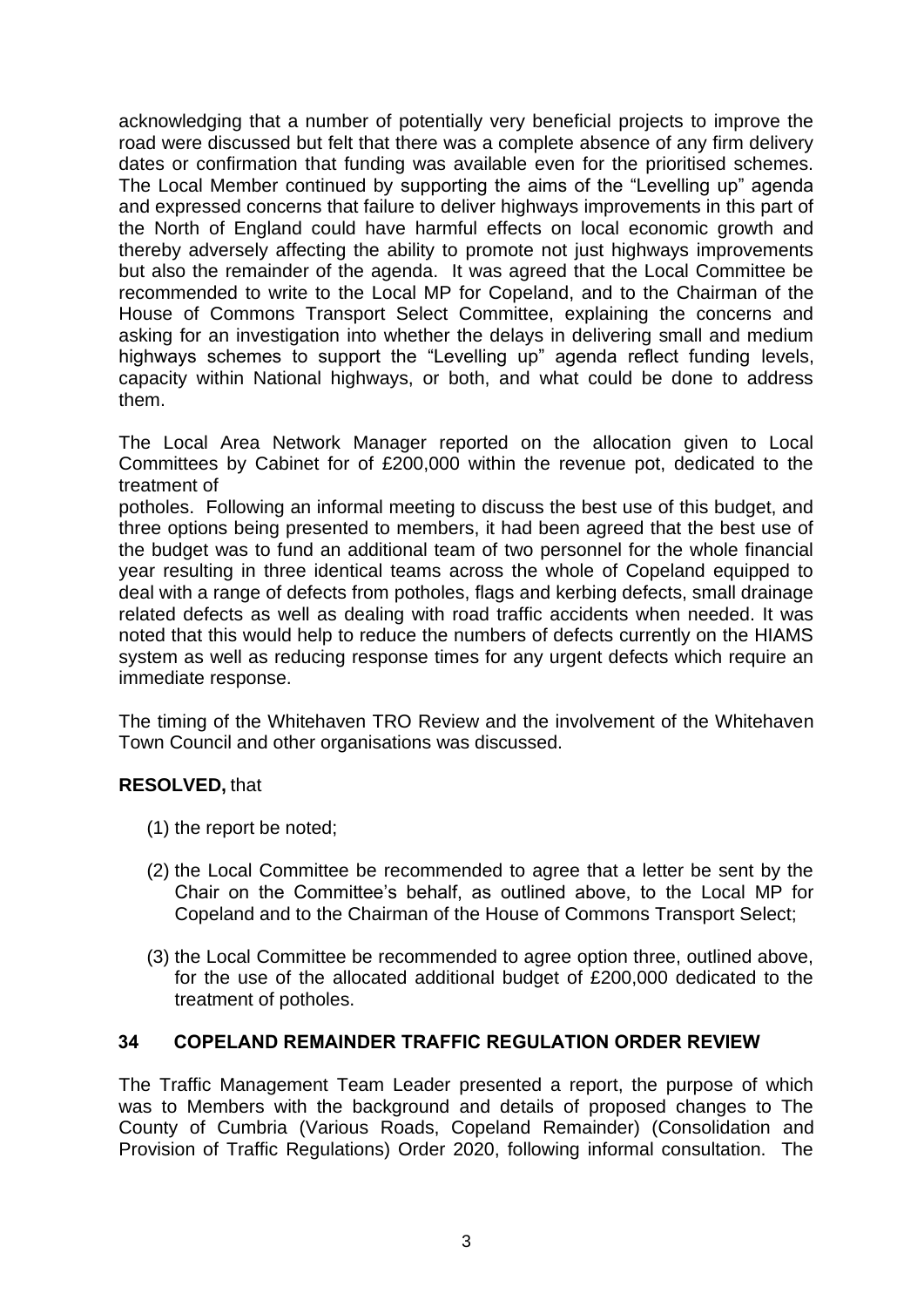plans showing the proposed changes were attached as Appendices to the report, together with a copy of the Council's Statement of Reasons for proposing to introduce the changes.

The Traffic Management Team Leader outlined that during 2021, officers collated all requests held on file for additions and alterations to the Traffic Regulation Order (TR0) for Copeland Remainder and this proposed Order captured the majority of the Copeland area, with the exception of Whitehaven and its surroundings. Members had been encouraged to inform the Traffic Team of any requests they, or their constituents had for inclusion in the review. Over the latter months of 2021, officers had carried out thorough assessments to develop proposals and the initial set of these consisted of 32 separate locations, which were distributed to Members for comment prior to public engagement. It was noted that informal consultation had been carried out between March and April 2022, with a period of 5 weeks given for responses to be submitted. A total number of 113 responses were received within the consultation period, with a summary of them attached as Appendix 43. Details of each proposal were outlined in the report

Members held a detailed discussion regarding the recommendations. In discussion of the proposals for The Gather, Ennerdale (Appendix 23) and Shephards Arms, Ennerdale (Appendix 24), it was agreed not to proceed at present but revisit these at a later date. It was further agreed to proceed with the proposal for Arlecdon Parks Road, Arlecdon against the officers' recommendation.

In discussion, it was agreed that a representative from the Parking Services Team be invited to a future Local Committee to discuss operation and delivery.

## **RESOLVED,** that

- (1) the Local Committee be recommended to agree to proceed to statutory consultation and advertisement of a Traffic Regulation Order ("the Order") which would: -
- (i) consolidate the provisions of

(a) The County of Cumbria (Various Roads, Borough of Copeland) (Consolidation and Provision of Traffic Regulations) Order 2020; and

(b) The County of Cumbria (A5086/U4017 Arlecdon Parks Road, Arlecdon) (Traffic Regulation) Order 2003

(ii) introduce new restrictions as shown on the plans attached as Appendices 2, 3, 5, 6, 7, 9, 10, 11, 13, 16, 17, 19, 20, 22, 25, 27, 28, 29, 31, 34, 36, 37, 38, 39, 40, & 42 only;

(iii) appendices 4, 33 and 36 be revised and considered further at the Local **Committee**